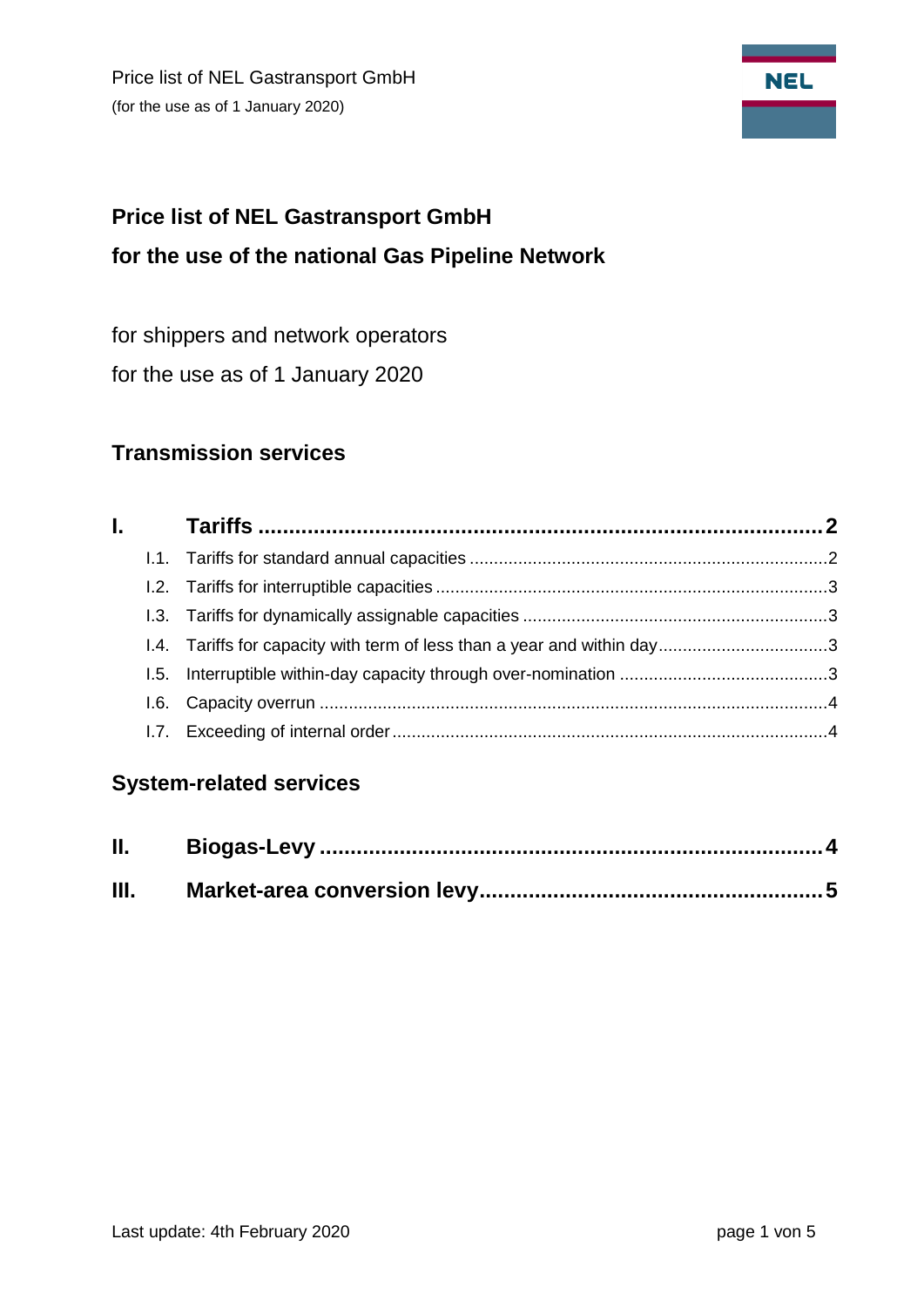Price list of NEL Gastransport GmbH (for the use as of 1 January 2020)



The basis for the calculation and application of the following network tariffs to be charged from 01.01.2020 are the Bundesnetzagentur's decisions on the Reference price method to be applied in the GASPOOL market area (REGENT-GP (BK9-18 / 611-GP) / AMELIE (BK9-18 / 607)). These decisions are based on the requirements of Regulation (EU) 2017/460 (NC TAR). According to Article 32 NC TAR, the information on the reserve prices for the cross-border and market area interconnection points as well as the storage connection points for 2020 should be published. The reserve prices are already reflected in this preliminary price list. Against the above-mentioned decisions of the Bundesnetzagentur the complaints were filed with the Higher Regional Court of Düsseldorf. Therefore, the following network tariffs are subject to a deviating judicial or administrative ruling and as a result may be adjusted both for the future and retroactively. In this case, NGT reserves the right to make a short-term adjustment to the following network tariffs.

<span id="page-1-0"></span>The definitions of the General Terms & Conditions for Entry/Exit Contracts of NGT in the relevant version (hereinafter referred to as "GTC") shall apply.

## **I. Tariffs**

#### <span id="page-1-1"></span>**I.1. Tariffs for standard annual capacities**

The

- specific tariff for firm and free assignable Capacities in accordance with section 9 (1) lit. a, b, c, d GTC at entry and exit points with a booking period of 365 coherent days resp. 366 coherent days in a leap year and
- the tariff for the actual internal order of downstream network operators in accordance with section 18 of the "Kooperationsvereinbarung zwischen den Betreibern von in Deutschland gelegenen Gasversorgungsnetzen" in the relevant version (hereinafter referred to as "KoV")

arise from the following table: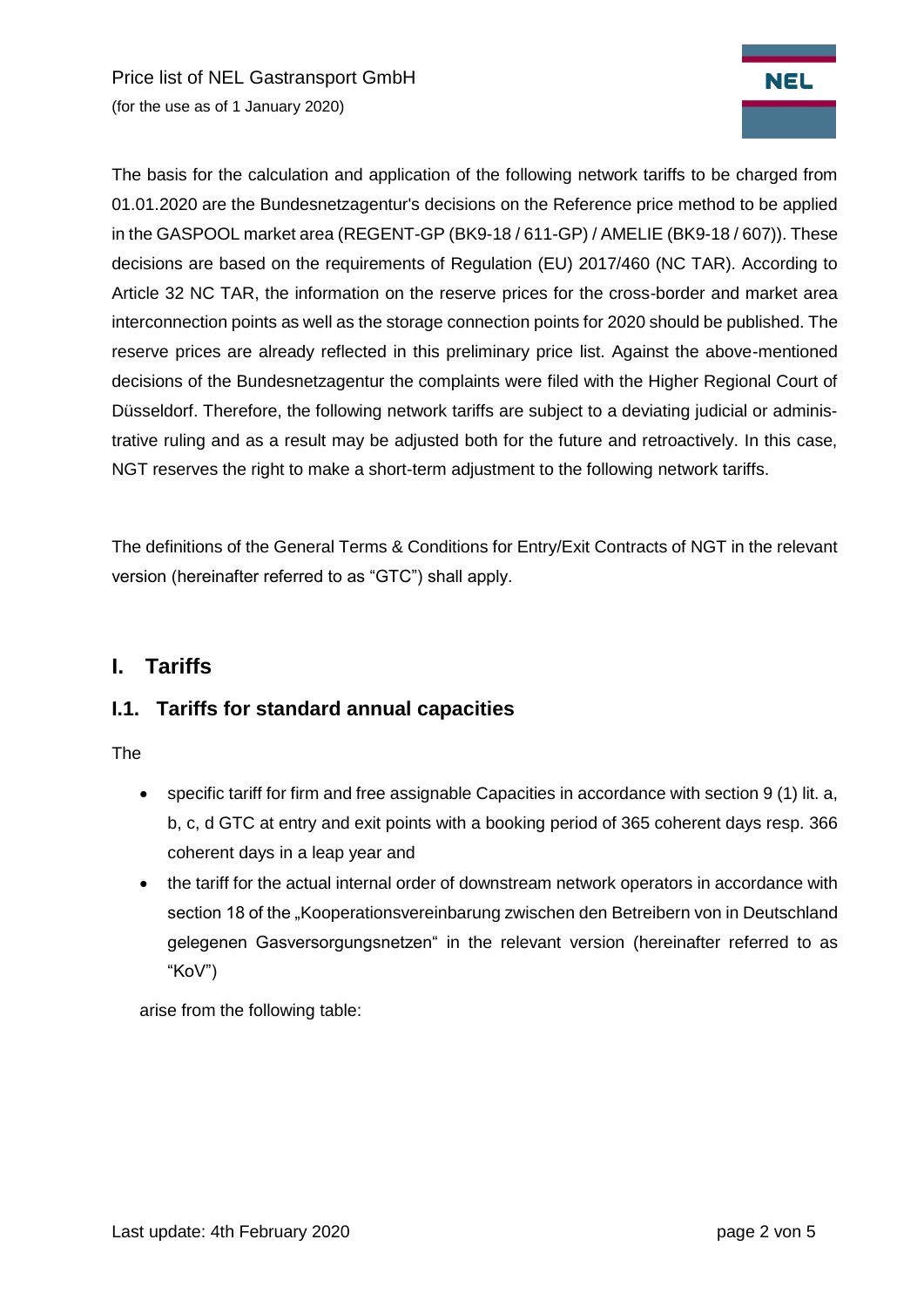(for the use as of 1 January 2020)

| <b>Tariffs for Standard annual Capacities</b>                                  |                      |                       |                        |  |  |  |  |  |
|--------------------------------------------------------------------------------|----------------------|-----------------------|------------------------|--|--|--|--|--|
| (Firm and free assignable capacities with a booking period of a coherent year) |                      |                       |                        |  |  |  |  |  |
| <b>Grid Point</b>                                                              | <b>Grid point-ID</b> | <b>Flow Direction</b> | Tariff (EUR/(kWh/h)/a) |  |  |  |  |  |
| Greifswald                                                                     | 93200                | Entry                 | 3.36                   |  |  |  |  |  |
| Greifswald IKG                                                                 | 92070                | Exit                  | 3.36                   |  |  |  |  |  |
| Boizenburg                                                                     | 93DRA                | Exit                  | 3.36                   |  |  |  |  |  |

Additional to the tariffs at some grid points the specific biogas levy in accordance with section II and the market area conversion levy in accordance with section III will be charged.

#### <span id="page-2-0"></span>**I.2. Tariffs for interruptible capacities**

The tariff for interruptible capacities in accordance with section 9 (1) GTC amounts to 90% of the tariff for firm capacity as per section I.1. This does also apply for interruptible internal order in accordance with section 11 (8) KoV.

#### <span id="page-2-1"></span>**I.3. Tariffs for dynamically assignable capacities**

The tariff for dynamically assignable capacities in accordance with section 1 of the supplementary Terms & Conditions of NGT (Appendix GTC 2) amounts to 100% of the tariff for firm capacity as per section I.1. Dynamically assignable capacities will be published separately.

#### <span id="page-2-2"></span>**I.4. Tariffs for capacity with term of less than a year and within day**

The tariff for firm and free assignable capacities in accordance with section I.1 – I.3 with terms of less than year derives from the multiplication of the tariffs for standard annual capacities as per section I.1 – I.3 with a proportional volume of 365  $\frac{1}{\sqrt{2}}$  for every booked day resp. 366  $\frac{1}{\sqrt{2}}$  for every booked day in a leap year.

The network tariff for intraday capacities is calculated by the multiplication of the network tariffs for standard annual capacities pursuant to sub item 1.I.1. and 1.I.2. with a proportional volume of 1/8.760 for every booked hour or 1/8.784 for every booked hour in a leap year.

The proportional value, as resulting pursuant to sentence 1 and 2, must be multiplied in accordance with the guidelines of the Bundesnetzagentur decisions MARGIT (BK9-18/612) und BEATE 2.0 (BK9-18/608) with the following multipliers, depending on the run-time of the booked capacity: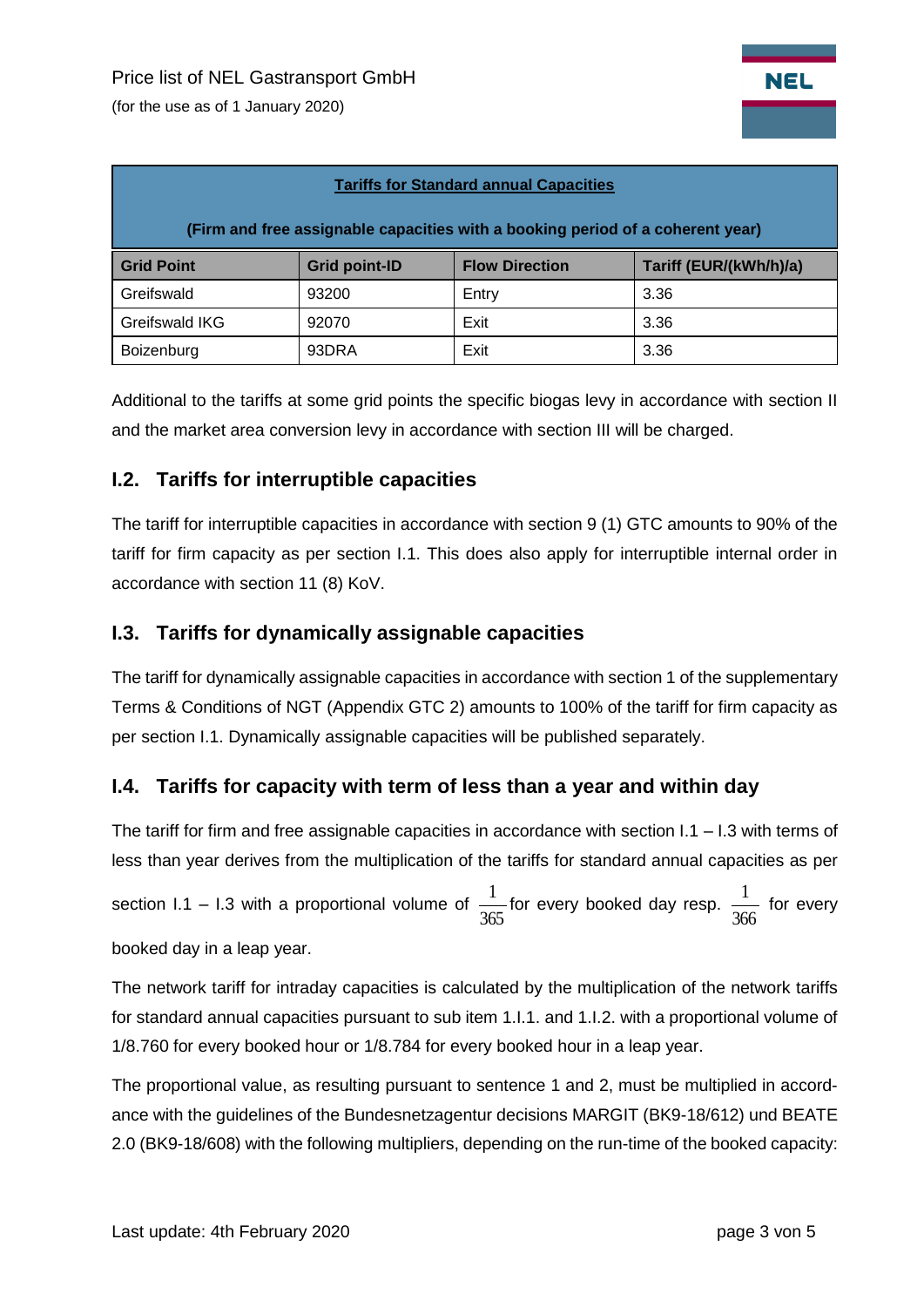(for the use as of 1 January 2020)



| <b>Run-time in days</b> | <b>Product classification under BEATE 2.0</b> | <b>Multiplier</b> |
|-------------------------|-----------------------------------------------|-------------------|
| $0$ to 1                | within day product                            | 2.0               |
| 1 to 27                 | daily product                                 | 1.4               |
| 28 to 89                | monthly product                               | 1.25              |
| 90 to 364               | quarterly product                             | 1.1               |

The tariff for interruptible internal orders, especially in case of adjustments in accordance with section 15 KoV, is calculated in the same way as described above.

#### **I.5. Interruptible within-day capacity through over-nomination**

For interruptible within-day capacity through over-nomination is the respective within-day tariff on an hourly basis to be applied. Interruptible within-day capacity through over-nomination on the delivery day is effective with a lead time of 2 hours prior to the booked hour. Interruptible capacity through over-nomination before the delivery day is effective starting from 6 a.m. of the delivery day. In the both cases, the term of an interruptible within-day capacity through over-nomination expires with the end of the delivery day.

#### <span id="page-3-0"></span>**I.6. Capacity overrun**

If a customer exceeds the ordered capacity in an hour of a day, a contractual penalty in accordance with. Section 30 (4) of the GTC will be charged. This contractual penalty amounts to the fourfold of the regular tariff for the respective day at the affected grid point, as it is shown in this price list.

#### <span id="page-3-1"></span>**I.7. Exceeding of internal order**

If a network operator exceeds the ordered capacity in an hour of a day, the exceeding will be charged in accordance with section 18 section (6) KoV. The provisions as per section 18 (7) KoV remain unaffected. This contractual penalty in accordance with section 18 (7) amounts to the fourfold of the regular tariff for the respective day at the affected grid point, as it is shown in this price list.

### <span id="page-3-2"></span>**II. Biogas-Levy**

The specific biogas levy to be paid in addition to the tariffs amounts to 0.6350 EUR/(kWh/h)/a in 2020. It will be charged at all exit points with exception of border- and market area interconnection points and storage points.